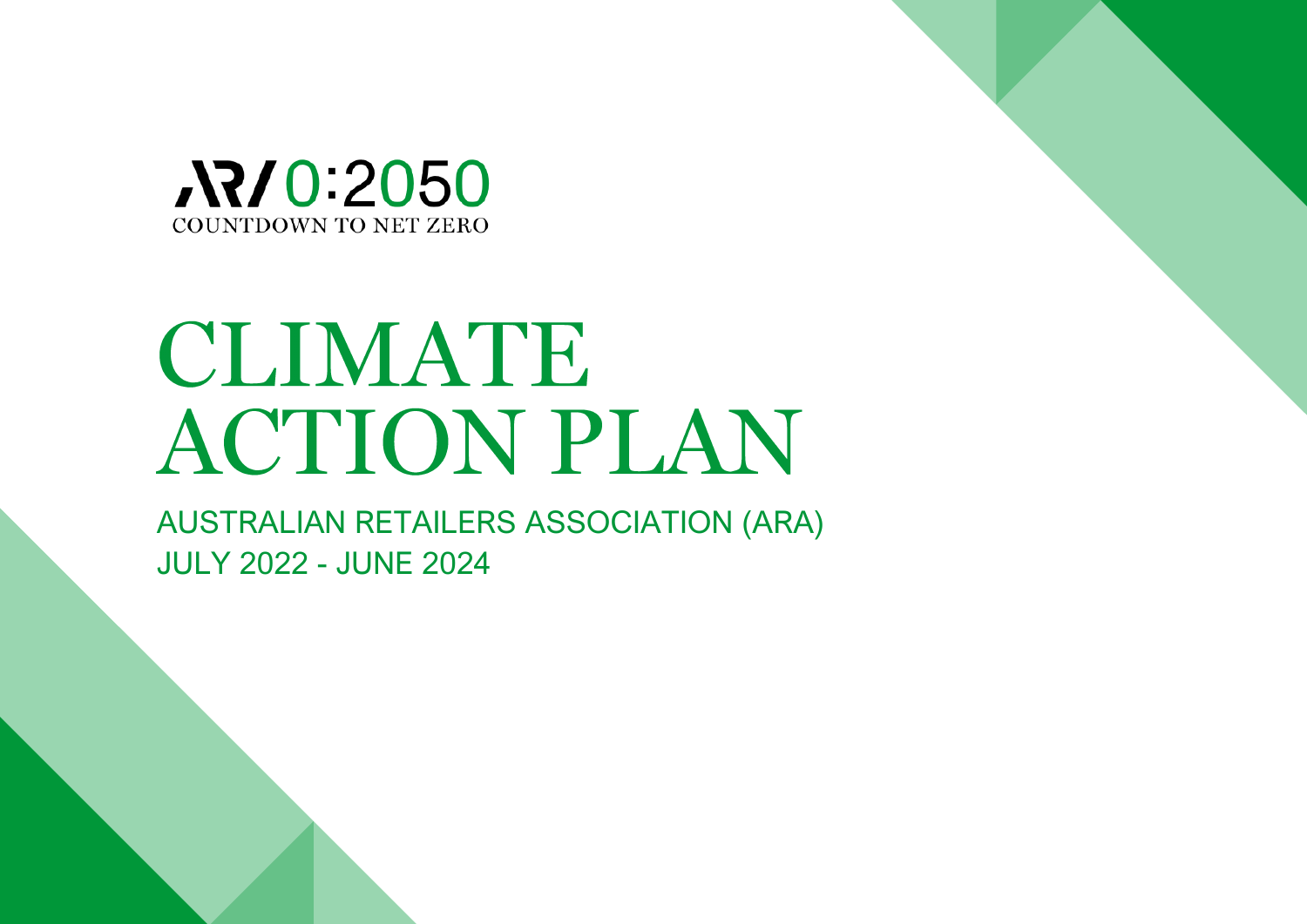

## Our commitment

Having navigated the global pandemic, Australian retailers are moving on to tackle the next big global disruption - climate change.

Unlike previous disruptions that have caught some retailers off guard, we've had plenty of notice about the need for urgent and decisive climate action. The science is clear, the business case is strong, and the call for change is growing louder by the day.

That's why I am so proud to launch the ARA's Climate Action Plan, to detail the steps our team will take to unify the Australian retail sector behind a common vision for change, outline the strategic roadmap to net-zero emissions, and drive collective impact across our sector – helping our members to not only set and achieve their own ambitious goals, but exceed them too.

No sector will achieve net zero emissions in isolation though. That's why we need strong policy settings and a robust framework to collaborate with other sectors to ensure that the retail sector is best-placed to achieve net-zero emissions by 2050.

The launch of our plan follows the release of the ARA's Net-zero Roadmap for the Australian retail sector and our pledge to become an accelerator for the UN-backed Race to Zero campaign - demonstration of our commitment to work with our sector, local partners and global collaborators to accelerate the transition to net-zero.

I commend the ARA's Climate Action Plan to our members, retail community and stakeholders, and we welcome your feedback on how we can continuously improve the plan.

**Paul Zahra** CEO, Australian Retailers Association

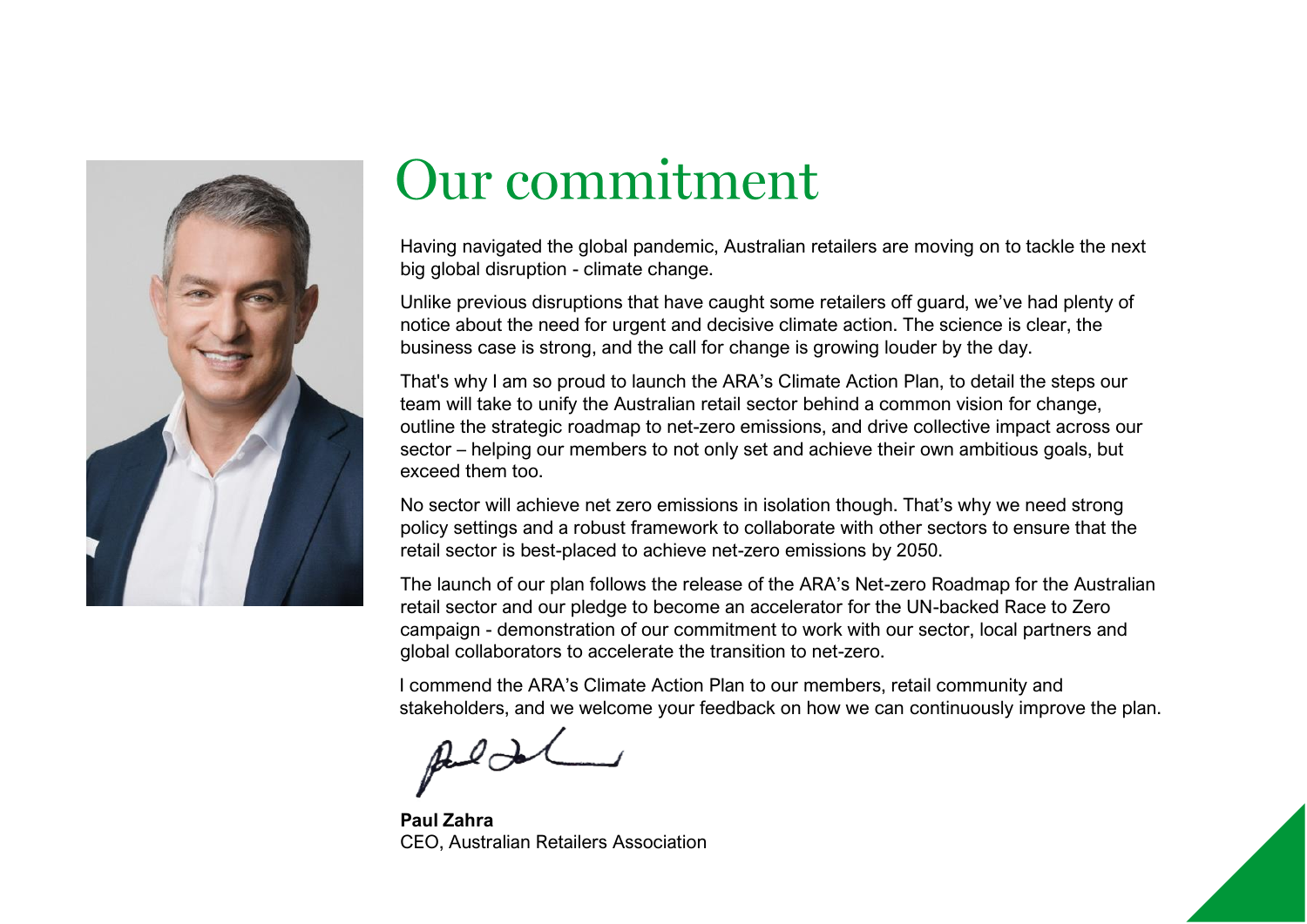## Our position on climate change

The Australian Retailers Association (ARA) believes in the science that says human activity is responsible for climate change and that the global community needs to take urgent and decisive action by 2030, to avoid the worst impacts of climate change.

We also believe the retail sector is uniquely placed to engage consumers on climate action, drive investment to accelerate the transition to the low-carbon economy of the future, and work with partners to reduce emissions along the retail supply chain.

#### Our targets

As an accelerator for the UNFCCC Race to Zero campaign, the ARA believes that the Australian retail sector needs to achieve the following targets:

- 50% reduction in emissions by 2030
- 100% renewable energy by 2030
- Zero emissions from electricity and natural gas consumption by 2030
- Zero emissions from fuel usage by 2040
- Net-zero emissions on all other activities (including supply chain emissions) by 2050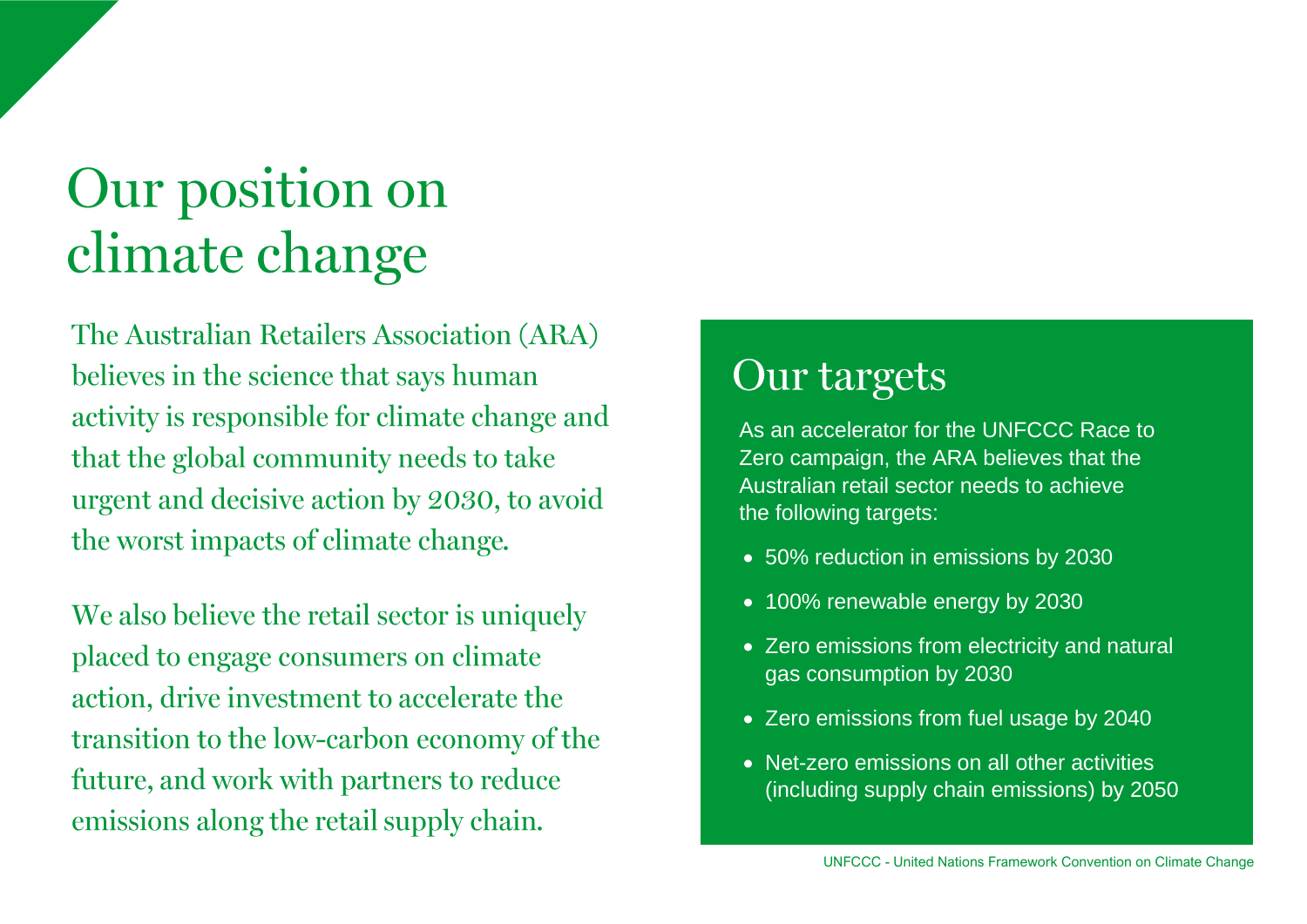## **Our sector and** membership

The ARA is the oldest, largest and most diverse national retail body, representing a \$360 billion sector that employs 1.3 million Australians and is the largest private sector employer in the country.

As Australia's peak retail body, representing more than 100,000 retail shop fronts and online stores, the ARA informs, advocates, educates, protects and unifies our independent, national and international retail community.

Our members sell across all retail categories - from food to fashion, hairdressing to hardware, and cosmetics to computers. And the ARA is proud to represent this rich diversity, including our small and medium sized members who make up 95% of our membership.

The ARA operates as a not-for-profit incorporated association and is governed by the Registered Organisations Commission (ROC). Our team works between our Melbourne office on Wurundjeri land, our Sydney office on Gadigal land, and from their homes across the country.

# Our purpose<br>and roles

The purpose of this Climate Action Plan is to outline the measures that the ARA will implement over the next two years, to support the Australian retail sector in its transition to net-zero.

Informed by engagement with global sustainability experts, the ARA's CEO Forum and Sustainability Advisory Committee, and the ARA's broader membership, we have identified three areas where the ARA could add most value for members:

- Focus on what we can control ourselves to build awareness and momentum around the sector's transition to the lowcarbon economy of the future;
- Help our members set, achieve and exceed their own ambitious targets; and
- Work with local and overseas partners to connect members with global best practice and enable strong cross-industry collaboration.

The ARA will lead the design, development and implementation of measures outlined in this plan, supported by subject matter experts from ARA member organisations.

Governance will be provided by the ARA's Policy and Sustainability Steering Committee, supported by industry experts from our membership and the sustainability community.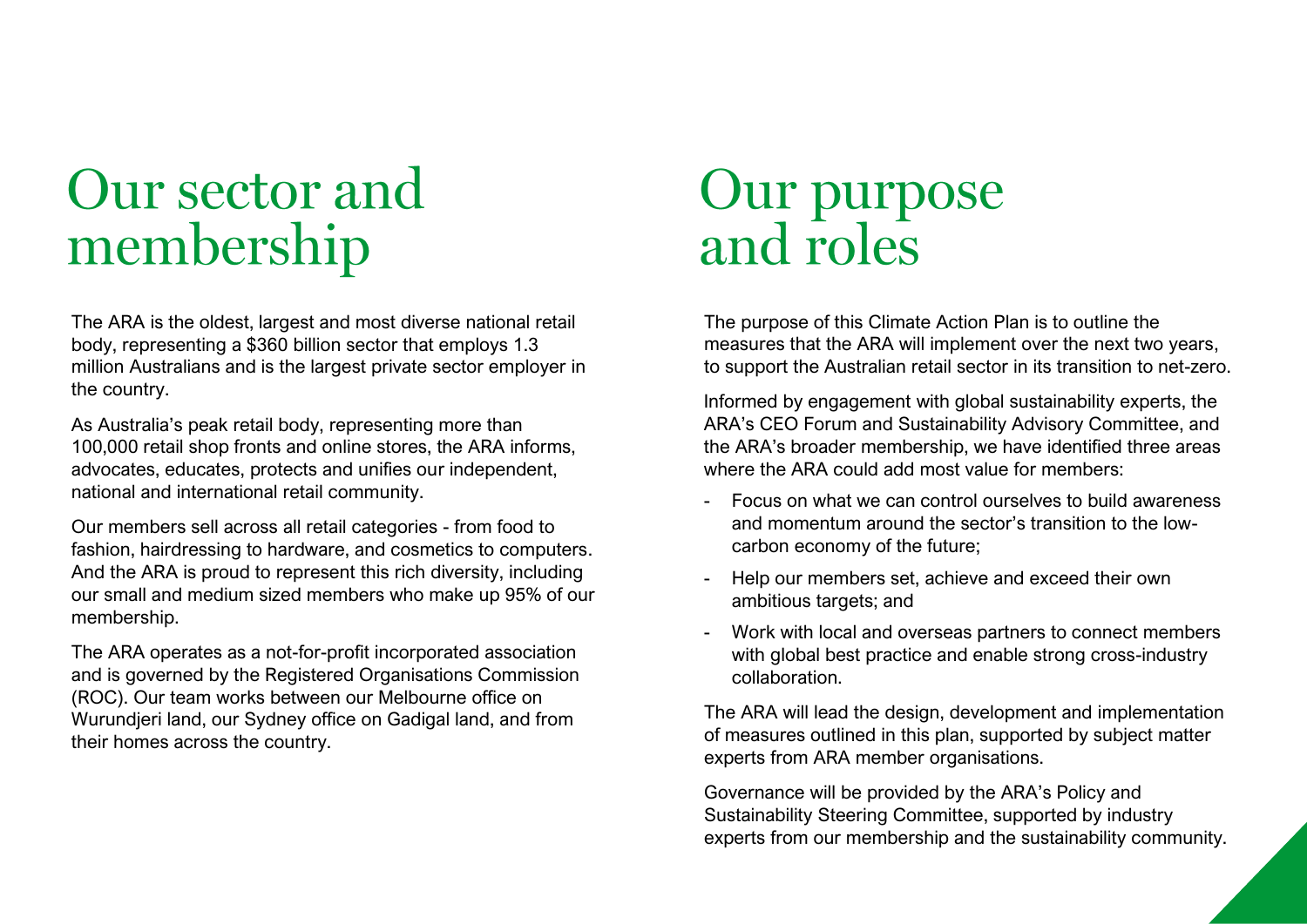## **Our Climate Action Plan**



#### **Vision**

**Engage stakeholders and unify our sector behind a common vision for change**

Expert Advisory Group

 $\overline{\phantom{a}}$  , where  $\overline{\phantom{a}}$ 

Position Statement for Climate Action

**Stakeholder** Engagement Plan

Ambassadors and C-Suite Champions

ARA Sustainability **Microsite** 



**Outline the strategic roadmap to net-zero emissions for the Australian retail sector**

**Strategy**

Climate Action Plan Net-zero Roadmap Race to Zero campaign

 $\overline{\phantom{a}}$  , where  $\overline{\phantom{a}}$ 



#### **Targets**

**Support retailers in setting, meeting and exceeding their own ambitious targets**

Leadership in Sustainability Podcasts

 $\overline{\phantom{a}}$  , where  $\overline{\phantom{a}}$ 

Masterclass Series

Professional Development Program (Sustainability in Retail)

Education Events



#### **Actions**

**Support the retail sector transition to the low-carbon economy of the future**

 $\overline{\phantom{a}}$  , where  $\overline{\phantom{a}}$ 

Low Emissions **Operations** 

Low Carbon **Logistics** 

Responsible **Sourcing** 

Sustainable **Consumption** 



#### **Impact**

**Collaborate for a holistic approach and collective impact to reducing emissions**

> Value Chain **Emissions**

 $\overline{\phantom{a}}$  , where  $\overline{\phantom{a}}$ 

Data Management and Sharing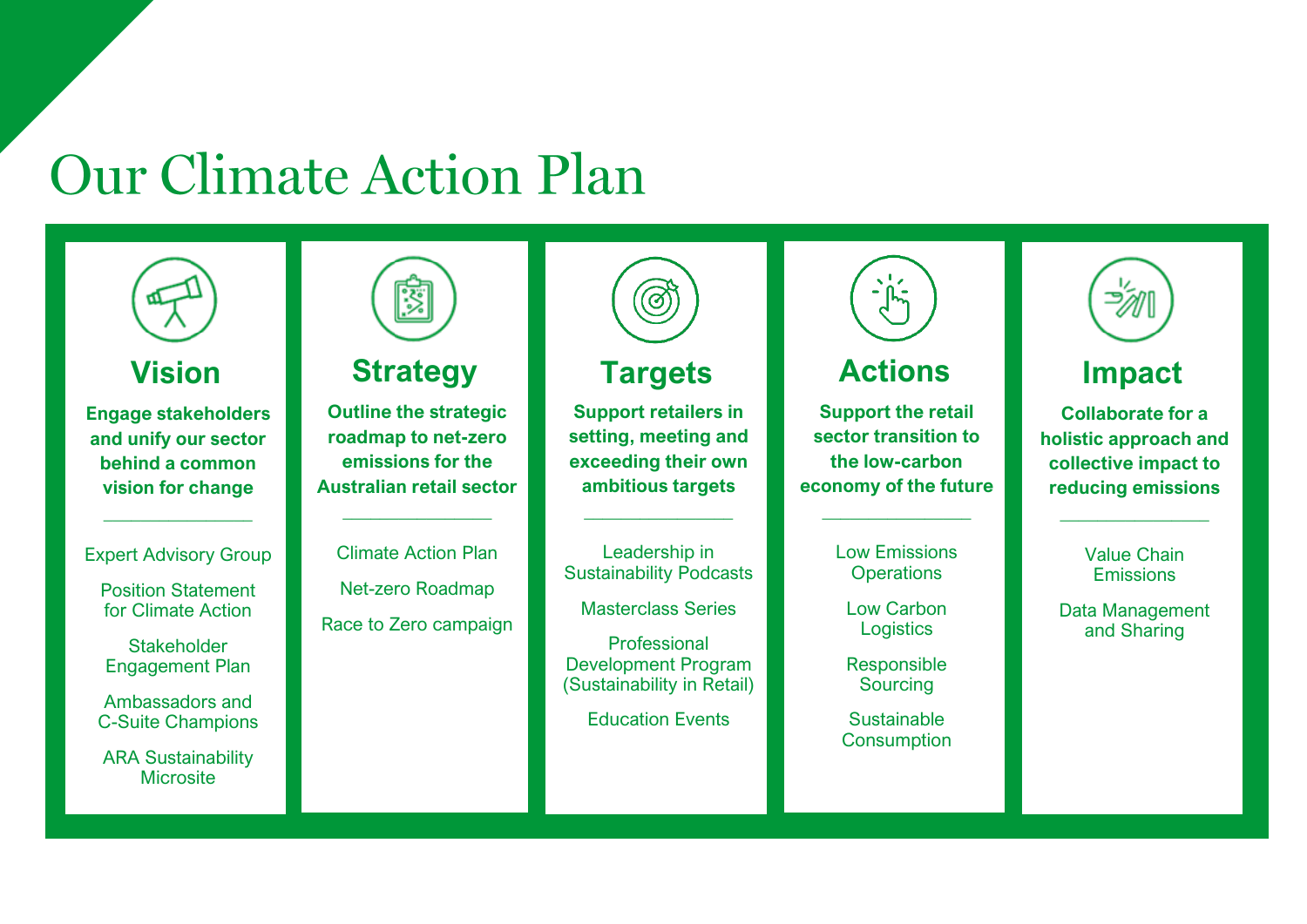

#### **Vision**

#### Engage stakeholders and unify our sector behind a common vision for change

| <b>Action</b>                                                                                            | <b>Deliverables</b>                                                                                                                                                                                           |                                                              | Due dates Accountability                                               |
|----------------------------------------------------------------------------------------------------------|---------------------------------------------------------------------------------------------------------------------------------------------------------------------------------------------------------------|--------------------------------------------------------------|------------------------------------------------------------------------|
| <b>Action 1.1</b><br>Engage thought leaders to help<br>shape and validate the ARA's<br>vision for change | 1.11 Establish an Expert Advisory Group to provide guidance on climate change                                                                                                                                 | June 2022                                                    | Director of Policy, Sustainability and Impact                          |
|                                                                                                          | 1.12 Engage the Expert Advisory Group to review and validate the ARA's key<br>deliverables, including future updates to its Position Statement on Climate<br>Change, Net-zero Roadmap and Climate Action Plan | June 2022                                                    | Director of Policy, Sustainability and Impact                          |
| <b>Action 1.2</b><br><b>Develop a Position Statement</b><br>that outlines a common vision<br>for change  | 1.21 Engage subject matter experts from member organisations to update the ARA's<br>Position Statement on Climate Change, outlining its vision for change                                                     | June 2022                                                    | Director of Policy, Sustainability and Impact                          |
|                                                                                                          | 1.22 Publish the ARA's Position Statement on Climate Action on the ARA website                                                                                                                                | <b>July 2022</b>                                             | Director of Marketing                                                  |
|                                                                                                          | 1.23 Secure member support for the ARA's Position Statement on Climate Change<br>through an industry pledge on the ARA's microsite for climate action                                                         | <b>July 2022</b>                                             | Director of Policy, Sustainability and Impact                          |
|                                                                                                          | 1.24 Test support for the ARA's vision for change through six-monthly pulse surveys<br>about progress against our sustainability goals and changes in sentiment                                               | September 2022<br>March 2023<br>September 2023<br>March 2024 | Director of Policy, Sustainability and Impact<br>Director of Marketing |
|                                                                                                          | 1.25 Update the ARA's Position Statement on Climate Change annually to reflect<br>changing member support, stakeholder expectations and scientific guidance                                                   | May 2023<br>May 2024                                         | Director of Policy, Sustainability and Impact                          |
| <b>Action 1.3</b><br>Promote ARA's vision for<br>climate action through our<br>sphere of influence       | 1.31 Update and relaunch ARA's microsite for climate action, providing an online<br>platform for member resources, achievements, news and events                                                              | May 2022                                                     | Director of Marketing                                                  |
|                                                                                                          | 1.32 Develop and execute an engagement plan that communicates the ARA's<br>commitment to climate action to our employees, members and stakeholders                                                            | <b>June 2022</b>                                             | Director of Policy, Sustainability and Impact                          |
|                                                                                                          | 1.33 Engage relevant ministers, government departments and agencies, and other<br>key stakeholders on the ARA's commitment to climate action and opportunities<br>for collaboration                           | <b>July 2022</b>                                             | Director of Policy, Sustainability and Impact                          |
|                                                                                                          | 1.34 Appoint high-profile, pro-business climate change advocates as ARA<br>Ambassadors to help communicate the ARA's commitment to climate action<br>to our employees, members and stakeholders               | November 2022                                                | Chief Industry Affairs Officer                                         |
| <b>Action 1.4</b><br>Build capability and secure<br>support from retail C-Suite                          | 1.41 Plan and execute an annual event, enabling Australia's retail C-Suite and<br>senior leadership to engage deeply on the issues, risks and opportunities<br>posed by climate change                        | May 2023<br>May 2024                                         | Director of Marketing                                                  |
|                                                                                                          | 1.42 Provide annual updates to the ARA CEO Forum about progress of the ARA's<br>Climate Action Plan and the transition to the low-carbon economy                                                              | October 2022<br>October 2023                                 | Chief Industry Affairs Officer                                         |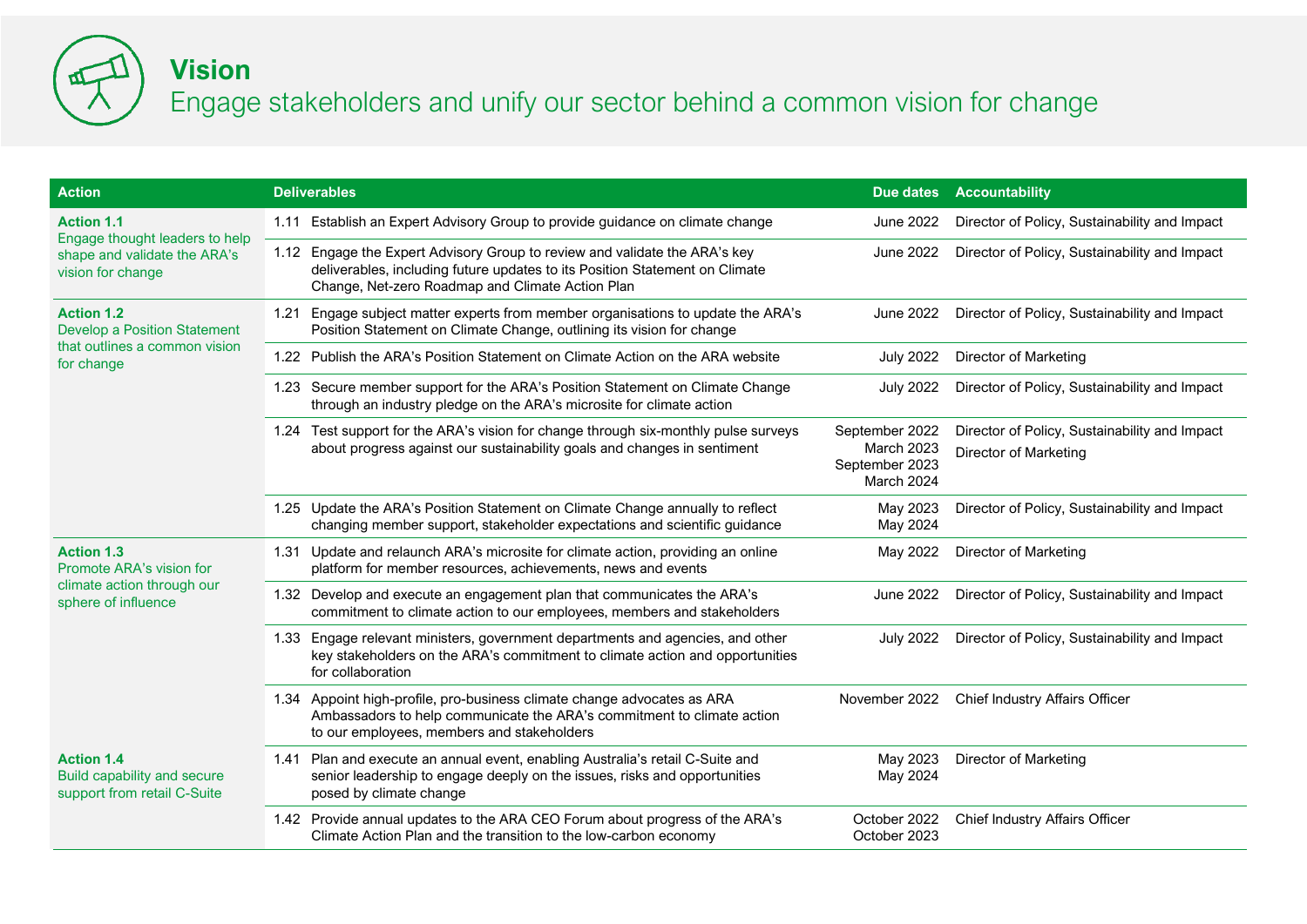

#### **Strategy**

#### Outline the strategic roadmap to net-zero emissions for the Australian retail sector

| <b>Action</b>                                                                                                                                  | <b>Deliverables</b>                                                                                                                                                                                                                           |                                      | Due dates Accountability                                               |
|------------------------------------------------------------------------------------------------------------------------------------------------|-----------------------------------------------------------------------------------------------------------------------------------------------------------------------------------------------------------------------------------------------|--------------------------------------|------------------------------------------------------------------------|
| <b>Action 2.1</b><br>Create a net-zero roadmap for<br>the Australian retail sector, to<br>inform members' efforts to<br>address climate change | 2.11 Relaunch and socialise the ARA's Net-zero Roadmap with key stakeholders                                                                                                                                                                  | <b>June 2022</b>                     | <b>Director of Marketing</b>                                           |
|                                                                                                                                                | 2.12 Collect and analyse data from participating members annually to compile<br>annual progress report against targets and suggested actions outlined in the<br>Net-zero Roadmap                                                              | September 2022<br>September 2023     | Director of Policy, Sustainability and Impact                          |
|                                                                                                                                                | 2.13 Engage subject matter experts from member organisations annually to ensure<br>that the Net-zero Roadmap reflects member progress, changing stakeholder<br>expectations and best-available scientific guidance at the time of each review | October 2022<br>October 2023         | Director of Policy, Sustainability and Impact                          |
| <b>Action 2.2</b><br>Develop a Climate Action Plan,                                                                                            | 2.21 Publish the ARA's Climate Action Plan on the ARA's Sustainability Microsite                                                                                                                                                              | <b>June 2022</b>                     | Director of Marketing                                                  |
| to outline the steps the ARA will                                                                                                              | 2.22 Establish working group to support implementation of the Climate Action Plan                                                                                                                                                             | <b>June 2022</b>                     | Director of Policy, Sustainability and Impact                          |
| take to enable the transition to<br>net-zero emissions                                                                                         | 2.23 Include implementation of the Climate Action Plan as a Key Performance<br>Indicator (KPI) for accountable members of the ARA executive team                                                                                              | <b>July 2022</b><br><b>July 2023</b> | Director of Finance                                                    |
|                                                                                                                                                | 2.24 Engage subject matter experts from member organisations annually to ensure<br>Climate Action Plan reflects increased aspiration of the global community                                                                                  | October 2022<br>October 2023         | Director of Policy, Sustainability and Impact                          |
| <b>Action 2.3</b><br>Work with global partners to<br>accelerate the UNFCCC<br>Race to Zero campaign                                            | Develop and execute a campaign plan to engage ARA members about the<br>2.31<br>Race to Zero - with the aim of signing up at least 10% of ARA's membership to<br>one of the Race to Zero partner initiatives by December 2023                  | <b>July 2022</b>                     | Director of Policy, Sustainability and Impact                          |
|                                                                                                                                                | 2.32 Develop registration process and webpage to facilitate and track the<br>onboarding of signatories to one of the Race to Zero partner initiatives                                                                                         | <b>July 2022</b>                     | Director of Member Services                                            |
|                                                                                                                                                | 2.33 Run regular webinars providing information to members and other retailers<br>about the requirements and process of becoming a signatory to one of the<br>Race to Zero partner initiatives                                                | monthly<br>from July 2022            | Director of Member Services                                            |
|                                                                                                                                                | 2.34 Develop and launch an online Centre of Excellence on the ARA's Sustainability<br>Microsite, featuring content from local and international collaborators to<br>connect ARA members with global best practice                             | September 2022                       | Director of Policy, Sustainability and Impact<br>Director of Marketing |
|                                                                                                                                                | 2.35 Provide quarterly progress updates to the global Race to Zero Campaign<br>Manager and other relevant stakeholders                                                                                                                        | quarterly from<br>September 2022     | Director of Policy, Sustainability and Impact                          |
| <b>Action 2.4</b><br>Promote a risk-based<br>approach to prioirtising<br>climate action                                                        | Connect members with information about identifying and prioritising their<br>2.41<br>material issues, risks and opportunities                                                                                                                 | November 2022                        | Director of Policy, Sustainability and Impact                          |
|                                                                                                                                                | 2.42 Connect members with information about establishing science-aligned targets                                                                                                                                                              | November 2022                        | Director of Policy, Sustainability and Impact                          |
|                                                                                                                                                | 2.43 Connect members with information about taking a long-term view of climate<br>change and reporting their material issues, risks and opportunities                                                                                         | November 2022                        | Director of Policy, Sustainability and Impact                          |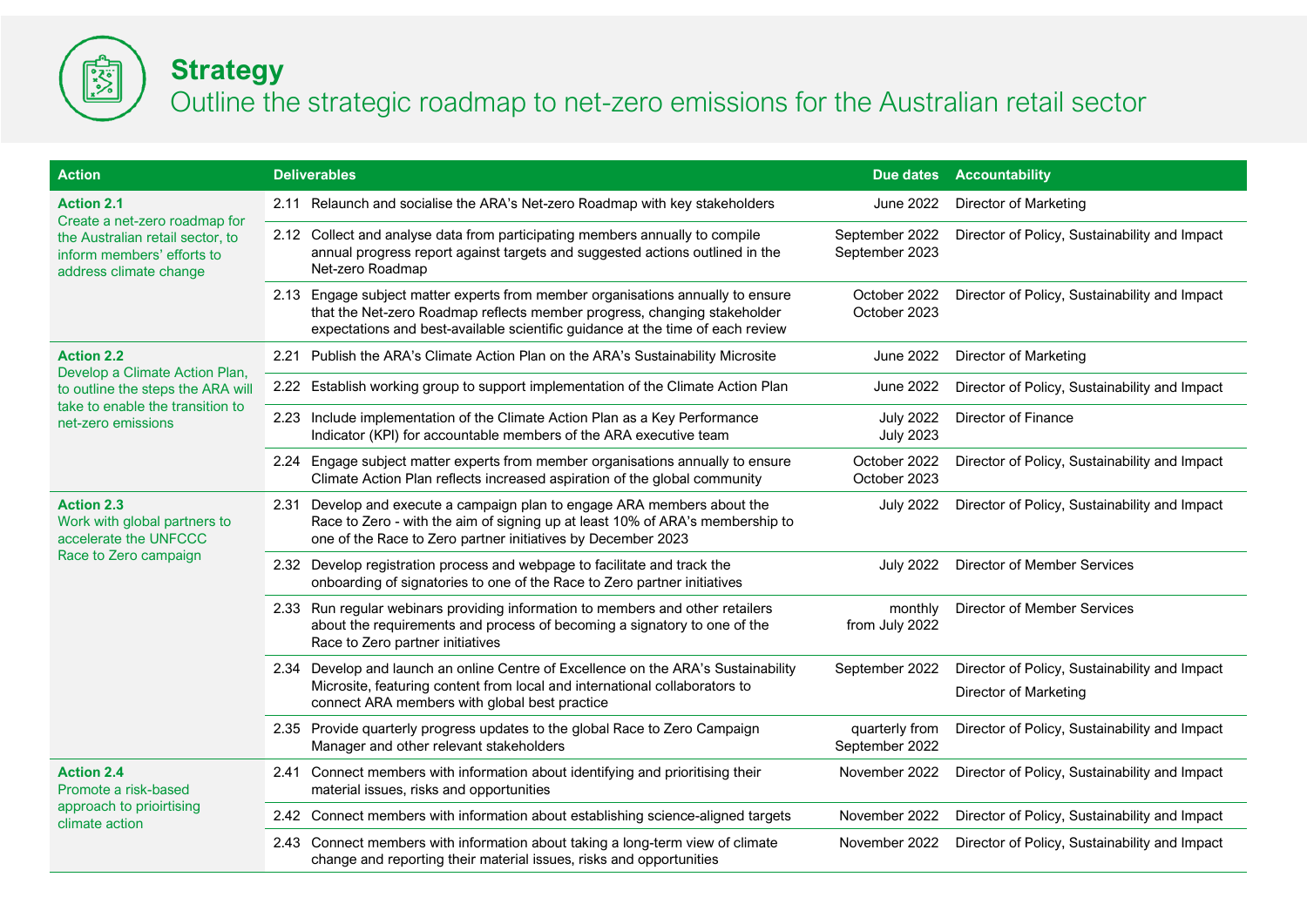

#### **Targets**

#### Support retailers in setting, meeting and exceeding their own ambitious targets

| <b>Action</b>                                                                                                                                  | <b>Deliverables</b>                                                                                                                                                                                                                           | Due dates        | <b>Accountability</b>                         |
|------------------------------------------------------------------------------------------------------------------------------------------------|-----------------------------------------------------------------------------------------------------------------------------------------------------------------------------------------------------------------------------------------------|------------------|-----------------------------------------------|
| <b>Action 3.1</b><br>Build capability of retailers to<br>set their own targets to<br>address their material issues,<br>risks and opportunities | Connect members with information about setting specific and measurable<br>3.11<br>goals, to be achieved over a specified timeframe                                                                                                            | July 2022        | Director of Policy, Sustainability and Impact |
|                                                                                                                                                | 3.12 Design and commence delivery of Small Business Net-zero pilot Roadshow                                                                                                                                                                   | <b>July 2022</b> | Director of Policy, Sustainability and Impact |
|                                                                                                                                                | Release and promote podcast series focusing on the issues, risks and<br>3.13<br>opportunities posed by climate change for Australian retail                                                                                                   | August 2022      | Director of Marketing                         |
|                                                                                                                                                | Release and promote Masterclass webinar series with global subject matter<br>3.14<br>experts, providing high-level insights into the ARA's key focus areas, in-line<br>with the pathways highlighted in the ARA's Net-zero Roadmap            | October 2022     | Director of Policy, Sustainability and Impact |
|                                                                                                                                                | 3.15 Design and commence delivery of non-accredited professional development<br>program, providing lower level of detail on the ARA's key focus areas, in-line<br>with the pathways highlighted in the ARA's Net-zero Roadmap                 | October 2022     | Director of Policy, Sustainability and Impact |
|                                                                                                                                                | Present an annual calendar of educational events for members<br>3.16                                                                                                                                                                          | October 2022     | Director of Policy, Sustainability and Impact |
|                                                                                                                                                | Establish peer learning network for members developing their own climate plans<br>3.17                                                                                                                                                        | November 2022    | Director of Policy, Sustainability and Impact |
| <b>Action 3.2</b><br>Connect retailers with partners<br>who can help collect and<br>manage data, to establish a<br>baseline and track progress | Establish question set to help retailers define material issues, risks and<br>3.21<br>opportunities and track their performance against industry benchmarks                                                                                   | September 2022   | Director of Policy, Sustainability and Impact |
|                                                                                                                                                | Work with partners to design, develop and commence deployment of the<br>3.22<br>ARA's "Sustainability Manager in a Box" application to capture and manage<br>data, build tailored action plans for participating retailers and track progress | October 2022     | Director of Policy, Sustainability and Impact |

#### What do our members believe? And what support do they require?

ARA Member Survey - Climate Action March 2022 ( $n=42$ )

74%

agree that we need to take urgent and decisive action to mitigate the impacts of climate change

#### 62%

don't feel their business is sufficiently prepared for the transition to the low-carbon economy of the future

#### $>50%$

of responding members said they most needed:

- Information about how to achieve net-zero emissions
- Information about supply chain environmental impacts
- Information about governance frameworks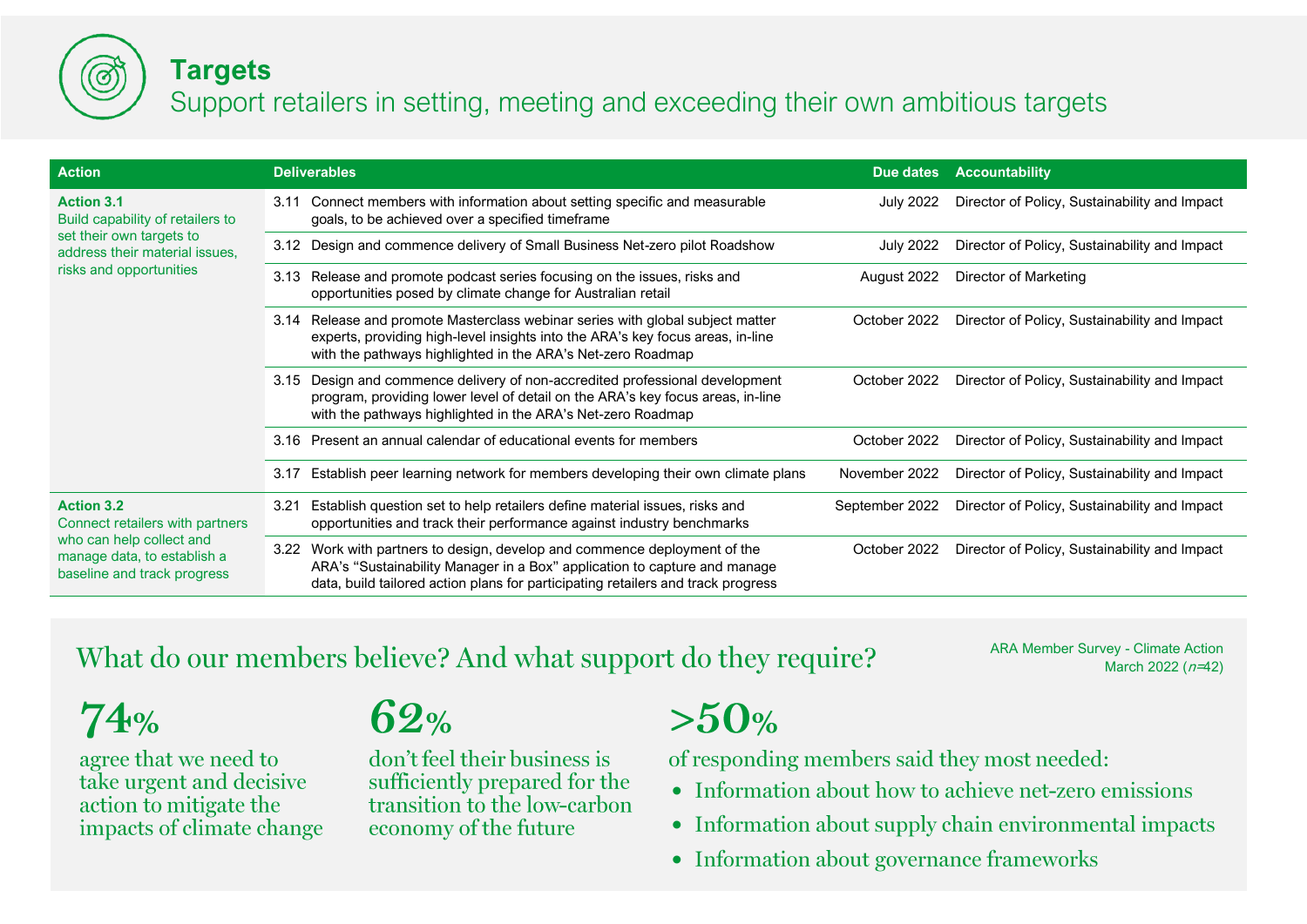

#### **Actions** Support the retail sector transition to the low-carbon economy

| <b>Action</b>                                                                                                                    | <b>Deliverables</b>                                                                                                                                                                                                               | Due dates        | <b>Accountability</b>                         |
|----------------------------------------------------------------------------------------------------------------------------------|-----------------------------------------------------------------------------------------------------------------------------------------------------------------------------------------------------------------------------------|------------------|-----------------------------------------------|
| <b>Action 4.1</b><br>Support the retail sector<br>reduce emissions from their<br>operation and transition to<br>renewable energy | 4.11 Engage with standards setters about the development of retail-specific<br>environmental performance rating tools for new and existing operations                                                                             | <b>July 2022</b> | Director of Policy, Sustainability and Impact |
|                                                                                                                                  | 4.12 Connect members with information and tools to help identify, cost and<br>implement energy efficiency opportunities within their existing operations                                                                          | September 2022   | Director of Policy, Sustainability and Impact |
|                                                                                                                                  | 4.13 Connect members with information and tools to help identify opportunities<br>to reduce the use of gas and fuel across their operations                                                                                       | September 2022   | Director of Policy, Sustainability and Impact |
|                                                                                                                                  | 4.14 Connect members with information about their options for renewable energy<br>including green power, group procurement and power purchase agreements.<br>Connect members with best-practice guidance about the use of offsets | September 2022   | Director of Policy, Sustainability and Impact |
|                                                                                                                                  | 4.15 Present business case for ARA and/or large members entering into Power<br>Purchase Agreements, to invest directly into new renewable energy generation                                                                       | March 2023       | Director of Policy, Sustainability and Impact |
| <b>Action 4.2</b><br>Support the retail sector                                                                                   | Engage with government around policy settings for low-carbon logistics<br>4.21                                                                                                                                                    | <b>July 2022</b> | Director of Policy, Sustainability and Impact |
| transition to the low-carbon                                                                                                     | 4.22 Raise the profile of foundational measures that improve fuel efficiency                                                                                                                                                      | September 2022   | Director of Policy, Sustainability and Impact |
| logistics                                                                                                                        | 4.23 Connect members with experts who can help inform their investment and<br>procurement decisions about the transition to electric and hydrogen vehicles                                                                        | March 2023       | Director of Policy, Sustainability and Impact |
|                                                                                                                                  | 4.24 Conduct research and provide insights to help members assess, select and<br>manage low-carbon logistics providers                                                                                                            | March 2023       | Director of Policy, Sustainability and Impact |
| <b>Action 4.3</b><br>Support the retail select<br>embrace responsible sourcing                                                   | 4.31 Work with subject-matter experts to provide guidance to members about<br>responsible sourcing programs that aim to reduce environmental degradation                                                                          | April 2023       | Director of Policy, Sustainability and Impact |
|                                                                                                                                  | 4.32 Use the ARA's Sustainability Microsite to start showcasing sustainable<br>products, as case studies to influence product design and specifications                                                                           | May 2023         | Director of Policy, Sustainability and Impact |
| <b>Action 4.4</b><br>Support the transition to<br>sustainable consumption                                                        | 4.41 Formalise arrangement with the Australian Packaging Covenant Organisation<br>to deliver sectorial initiatives that support the National Waste Targets                                                                        | <b>July 2022</b> | Director of Policy, Sustainability and Impact |
|                                                                                                                                  | 4.42 Develop and launch Circular Economy Roadmap, with a focus on supporting<br>sectorial projects to test and scale-up solutions in the circular economy                                                                         | August 2022      | Director of Policy, Sustainability and Impact |
|                                                                                                                                  | 4.43 Work with partners to design, develop and commence deployment of a<br>consumer-facing application that connects customers with sustainable brands                                                                            | October 2022     | Director of Policy, Sustainability and Impact |
|                                                                                                                                  | 4.44 Develop and deploy creative assets to help members engage with their<br>customers about emissions that occur during use and disposal of products                                                                             | April 2023       | <b>Director of Marketing</b>                  |
|                                                                                                                                  | 4.45 Develop and deploy education campaign to help members avoid<br>greenwashing, by promoting best practice and defining common language                                                                                         | April 2023       | Director of Retail Institute                  |